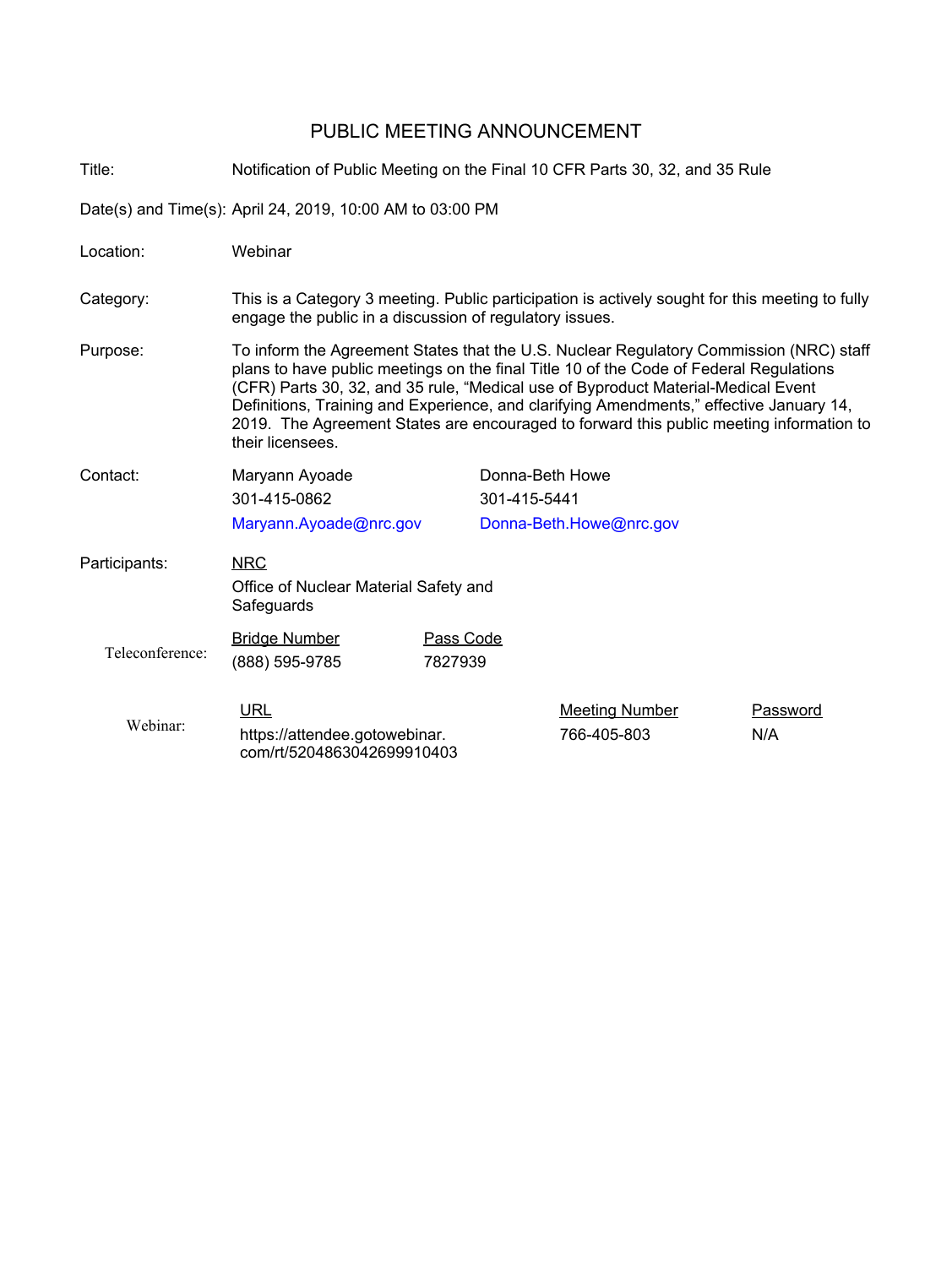## PUBLIC MEETING AGENDA

## Notification of Public Meeting on the Final 10 CFR Parts 30, 32, and 35 Rule

## April 24, 2019, 10:00 AM to 03:00 PM

#### Webinar

**Time** 

| <b>Topic</b>                                                | <b>Speaker</b> |
|-------------------------------------------------------------|----------------|
| Generators                                                  | <b>NRC</b>     |
| Associate Radiation Safety Officer and Ophthalmic Physicist | <b>NRC</b>     |
| <b>Emerging Technologies</b>                                | <b>NRC</b>     |
| <b>Notification</b>                                         | <b>NRC</b>     |
| Manual Brachytherapy                                        | <b>NRC</b>     |
| Training and Experience                                     | <b>NRC</b>     |
| Diagnostic medical uses                                     | <b>NRC</b>     |
| 10 CFR 35.300 Radiopharmaceuticals                          | <b>NRC</b>     |
| Sealed Source and Device Registry                           | <b>NRC</b>     |
| <b>Vendor Training</b>                                      | <b>NRC</b>     |
| Gamma Knife Source Exchange                                 | <b>NRC</b>     |
|                                                             |                |